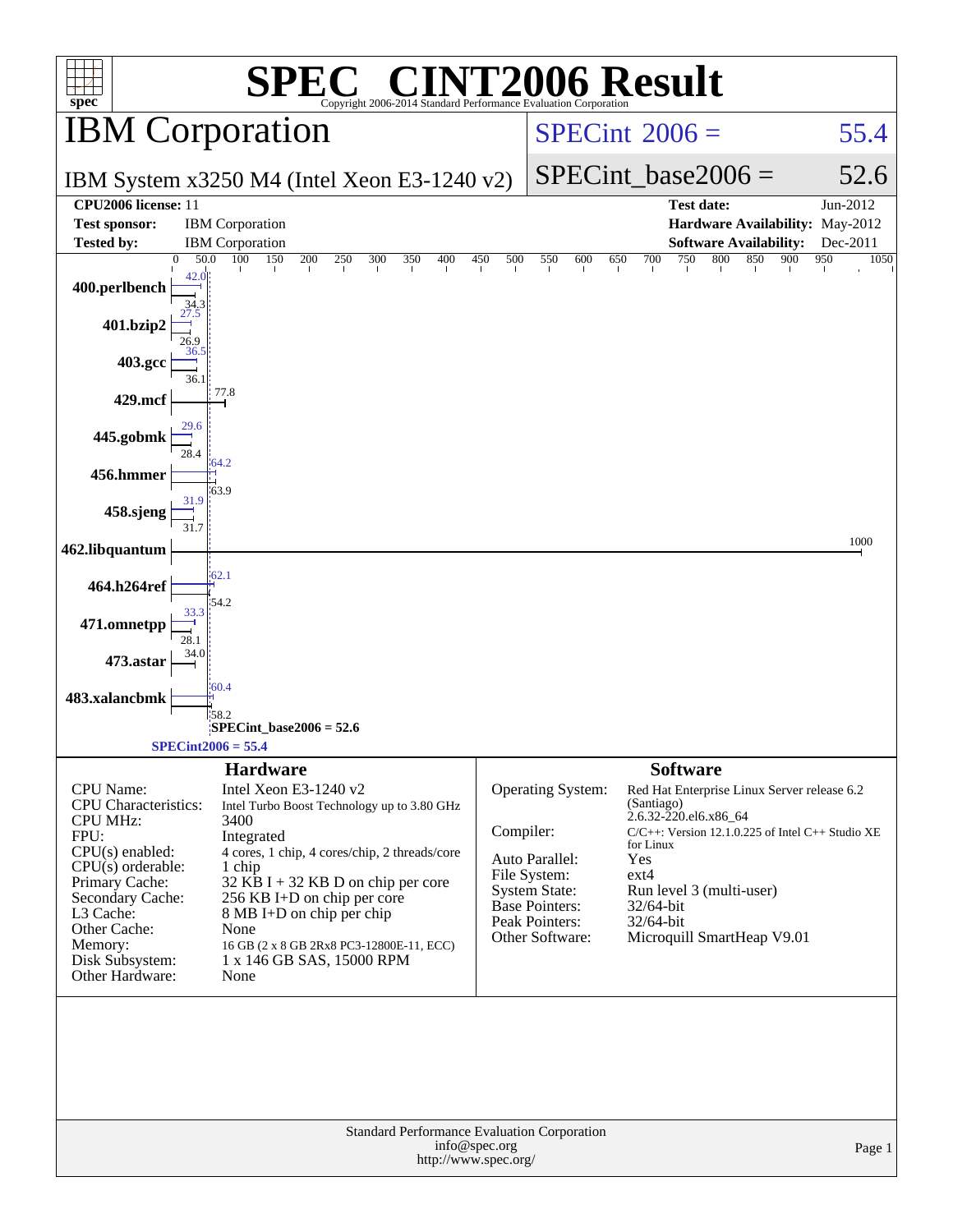

# IBM Corporation

## $SPECint2006 = 55.4$  $SPECint2006 = 55.4$

IBM System x3250 M4 (Intel Xeon E3-1240 v2)

 $SPECTnt\_base2006 = 52.6$ 

**[CPU2006 license:](http://www.spec.org/auto/cpu2006/Docs/result-fields.html#CPU2006license)** 11 **[Test date:](http://www.spec.org/auto/cpu2006/Docs/result-fields.html#Testdate)** Jun-2012

**[Test sponsor:](http://www.spec.org/auto/cpu2006/Docs/result-fields.html#Testsponsor)** IBM Corporation **[Hardware Availability:](http://www.spec.org/auto/cpu2006/Docs/result-fields.html#HardwareAvailability)** May-2012 **[Tested by:](http://www.spec.org/auto/cpu2006/Docs/result-fields.html#Testedby)** IBM Corporation **[Software Availability:](http://www.spec.org/auto/cpu2006/Docs/result-fields.html#SoftwareAvailability)** Dec-2011

#### **[Results Table](http://www.spec.org/auto/cpu2006/Docs/result-fields.html#ResultsTable)**

|                   | <b>Base</b>                                    |       |                                                                 |              |                |              | <b>Peak</b>                                |              |                |              |                |              |
|-------------------|------------------------------------------------|-------|-----------------------------------------------------------------|--------------|----------------|--------------|--------------------------------------------|--------------|----------------|--------------|----------------|--------------|
| <b>Benchmark</b>  | <b>Seconds</b>                                 | Ratio | <b>Seconds</b>                                                  | <b>Ratio</b> | <b>Seconds</b> | <b>Ratio</b> | <b>Seconds</b>                             | <b>Ratio</b> | <b>Seconds</b> | <b>Ratio</b> | <b>Seconds</b> | <b>Ratio</b> |
| $ 400$ .perlbench | 285                                            | 34.3  | 285                                                             | 34.3         | 285            | <u>34.3</u>  | 233                                        | 42.0         | 232            | 42.          | 233            | 42.0         |
| 401.bzip2         | 359                                            | 26.9  | 359                                                             | 26.9         | 359            | 26.9         | 351                                        | 27.5         | 351            | 27.5         | 351            | 27.5         |
| $403.\text{gcc}$  | 223                                            | 36.1  | 223                                                             | 36.1         | 223            | 36.1         | 221                                        | 36.4         | 221            | 36.5         | 221            | 36.5         |
| $429$ .mcf        | 117                                            | 77.8  | 116                                                             | 78.5         | 118            | 77.0         | 117                                        | 77.8         | 116            | 78.5         | 118            | 77.0         |
| $445$ .gobmk      | 370                                            | 28.4  | 370                                                             | 28.4         | 370            | 28.4         | 355                                        | 29.6         | 355            | 29.6         | 355            | 29.6         |
| $456.$ hmmer      | 146                                            | 63.9  | 146                                                             | 63.9         | 146            | 63.9         | 145                                        | 64.2         | 145            | 64.2         | 146            | 64.1         |
| $458$ .sjeng      | 381                                            | 31.7  | 381                                                             | 31.8         | 382            | 31.7         | 379                                        | 31.9         | 379            | 31.9         | 379            | 31.9         |
| 462.libquantum    | 20.6                                           | 1000  | 20.6                                                            | 1000         | 20.6           | 1000         | 20.6                                       | 1000         | 20.6           | <b>1000</b>  | 20.6           | 1000         |
| 464.h264ref       | 409                                            | 54.2  | 408                                                             | 54.2         | 409            | 54.1         | 357                                        | 62.1         | 357            | 62.0         | 357            | 62.1         |
| 471.omnetpp       | 223                                            | 28.0  | 223                                                             | 28.1         | 219            | 28.6         | 187                                        | 33.5         | 188            | <u>33.3</u>  | 188            | 33.3         |
| $ 473$ . astar    | 206                                            | 34.2  | 207                                                             | 34.0         | 207            | 33.9         | 206                                        | 34.2         | 207            | 34.0         | 207            | 33.9         |
| 483.xalancbmk     | 119                                            | 58.2  | 118                                                             | 58.4         | 119            | 58.0         | 114                                        | 60.4         | 114            | 60.6         | 114            | 60.4         |
|                   | $\mathbf{D}$ and $\mathbf{L}$ and $\mathbf{L}$ |       | وبريس ومرورين وبرواله والرائدانين وبالمروان والمراوية والارتبال |              |                |              | Deld and called to an indicate on a madian |              |                |              |                |              |

Results appear in the [order in which they were run.](http://www.spec.org/auto/cpu2006/Docs/result-fields.html#RunOrder) Bold underlined text [indicates a median measurement.](http://www.spec.org/auto/cpu2006/Docs/result-fields.html#Median)

#### **[Operating System Notes](http://www.spec.org/auto/cpu2006/Docs/result-fields.html#OperatingSystemNotes)**

Stack size set to unlimited using "ulimit -s unlimited"

#### **[Platform Notes](http://www.spec.org/auto/cpu2006/Docs/result-fields.html#PlatformNotes)**

 BIOS Settings: Turbo Mode enabled in BIOS C-State enabled in BIOS Sysinfo program /root/SPECcpu1.2/config/sysinfo.rev6800 \$Rev: 6800 \$ \$Date:: 2011-10-11 #\$ 6f2ebdff5032aaa42e583f96b07f99d3 running on localhost.localdomain Tue Jun 26 19:23:54 2012 This section contains SUT (System Under Test) info as seen by some common utilities. To remove or add to this section, see: <http://www.spec.org/cpu2006/Docs/config.html#sysinfo> From /proc/cpuinfo model name : Intel(R) Xeon(R) CPU E3-1240 V2 @ 3.40GHz 1 "physical id"s (chips) 8 "processors" cores, siblings (Caution: counting these is hw and system dependent. The following excerpts from /proc/cpuinfo might not be reliable. Use with caution.) cpu cores : 4 siblings : 8 physical 0: cores 0 1 2 3 cache size : 8192 KB Continued on next page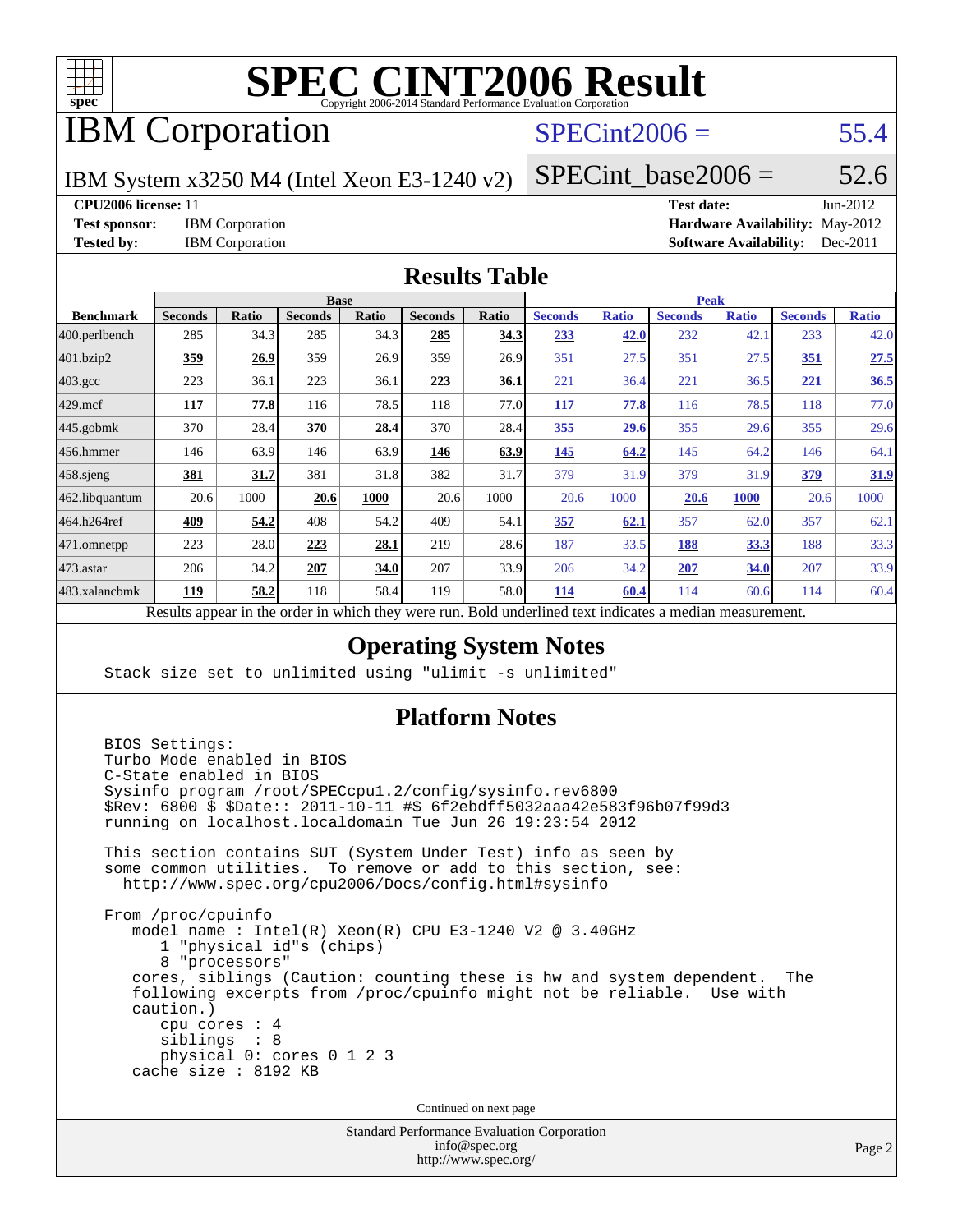

**IBM** Corporation

 $SPECint2006 = 55.4$  $SPECint2006 = 55.4$ 

IBM System x3250 M4 (Intel Xeon E3-1240 v2)

SPECint base2006 =  $52.6$ **[CPU2006 license:](http://www.spec.org/auto/cpu2006/Docs/result-fields.html#CPU2006license)** 11 **[Test date:](http://www.spec.org/auto/cpu2006/Docs/result-fields.html#Testdate)** Jun-2012

**[Test sponsor:](http://www.spec.org/auto/cpu2006/Docs/result-fields.html#Testsponsor)** IBM Corporation **[Hardware Availability:](http://www.spec.org/auto/cpu2006/Docs/result-fields.html#HardwareAvailability)** May-2012 **[Tested by:](http://www.spec.org/auto/cpu2006/Docs/result-fields.html#Testedby)** IBM Corporation **[Software Availability:](http://www.spec.org/auto/cpu2006/Docs/result-fields.html#SoftwareAvailability)** Dec-2011

#### **[Platform Notes \(Continued\)](http://www.spec.org/auto/cpu2006/Docs/result-fields.html#PlatformNotes)**

From /proc/meminfo<br>MemTotal: 16322724 kB HugePages\_Total: 0<br>Hugepagesize: 2048 kB Hugepagesize:

 /usr/bin/lsb\_release -d Red Hat Enterprise Linux Server release 6.2 (Santiago)

From /etc/\*release\* /etc/\*version\*

 redhat-release: Red Hat Enterprise Linux Server release 6.2 (Santiago) system-release: Red Hat Enterprise Linux Server release 6.2 (Santiago) system-release-cpe: cpe:/o:redhat:enterprise\_linux:6server:ga:server

 uname -a: Linux localhost.localdomain 2.6.32-220.el6.x86\_64 #1 SMP Wed Nov 9 08:03:13 EST 2011 x86\_64 x86\_64 x86\_64 GNU/Linux

run-level 3 Jun 25 15:02

 SPEC is set to: /root/SPECcpu1.2 Filesystem Type Size Used Avail Use% Mounted on /dev/mapper/VolGroup-lv\_root ext4 50G 30G 17G 64% /

 Additional information from dmidecode: Memory: 2x Micron 18JSF1G72AZ-1G6D1 8 GB 1600 MHz 2 rank

(End of data from sysinfo program)

#### **[General Notes](http://www.spec.org/auto/cpu2006/Docs/result-fields.html#GeneralNotes)**

Environment variables set by runspec before the start of the run: KMP\_AFFINITY = "granularity=fine,scatter" LD\_LIBRARY\_PATH = "/root/SPECcpu1.2/libs/32:/root/SPECcpu1.2/libs/64" OMP NUM THREADS = "4"

 Binaries compiled on a system with 1x Core i7-860 CPU + 8GB memory using RHEL5.5 Transparent Huge Pages enabled with: echo always > /sys/kernel/mm/redhat\_transparent\_hugepage/enabled

## **[Base Compiler Invocation](http://www.spec.org/auto/cpu2006/Docs/result-fields.html#BaseCompilerInvocation)**

[C benchmarks](http://www.spec.org/auto/cpu2006/Docs/result-fields.html#Cbenchmarks):  $\text{icc}$   $-\text{m64}$ 

[C++ benchmarks:](http://www.spec.org/auto/cpu2006/Docs/result-fields.html#CXXbenchmarks) [icpc -m64](http://www.spec.org/cpu2006/results/res2012q3/cpu2006-20120628-23223.flags.html#user_CXXbase_intel_icpc_64bit_fc66a5337ce925472a5c54ad6a0de310)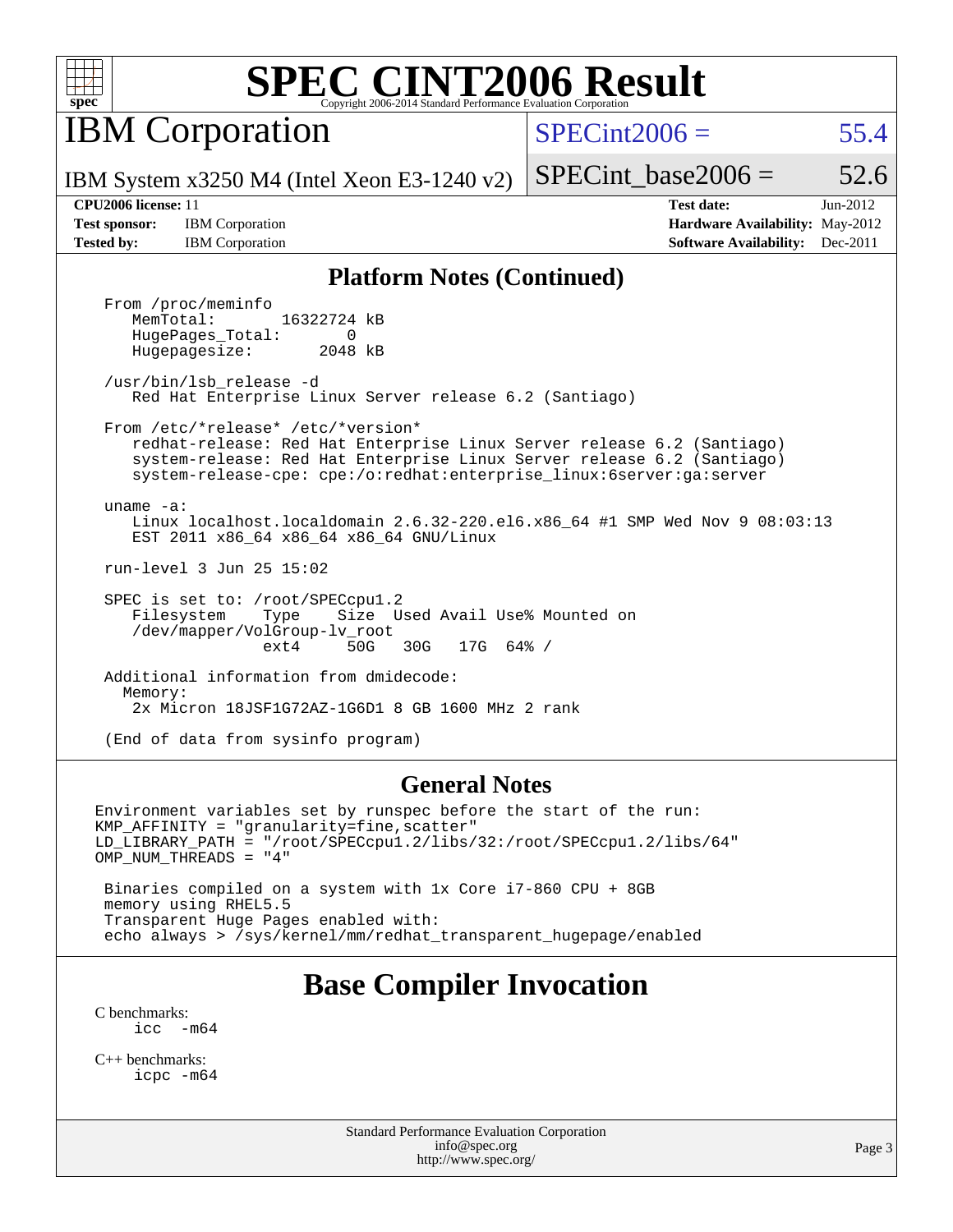

IBM Corporation

 $SPECint2006 = 55.4$  $SPECint2006 = 55.4$ 

IBM System x3250 M4 (Intel Xeon E3-1240 v2)

**[Test sponsor:](http://www.spec.org/auto/cpu2006/Docs/result-fields.html#Testsponsor)** IBM Corporation **[Hardware Availability:](http://www.spec.org/auto/cpu2006/Docs/result-fields.html#HardwareAvailability)** May-2012

SPECint base2006 =  $52.6$ **[CPU2006 license:](http://www.spec.org/auto/cpu2006/Docs/result-fields.html#CPU2006license)** 11 **[Test date:](http://www.spec.org/auto/cpu2006/Docs/result-fields.html#Testdate)** Jun-2012

**[Tested by:](http://www.spec.org/auto/cpu2006/Docs/result-fields.html#Testedby)** IBM Corporation **[Software Availability:](http://www.spec.org/auto/cpu2006/Docs/result-fields.html#SoftwareAvailability)** Dec-2011

### **[Base Portability Flags](http://www.spec.org/auto/cpu2006/Docs/result-fields.html#BasePortabilityFlags)**

 400.perlbench: [-DSPEC\\_CPU\\_LP64](http://www.spec.org/cpu2006/results/res2012q3/cpu2006-20120628-23223.flags.html#b400.perlbench_basePORTABILITY_DSPEC_CPU_LP64) [-DSPEC\\_CPU\\_LINUX\\_X64](http://www.spec.org/cpu2006/results/res2012q3/cpu2006-20120628-23223.flags.html#b400.perlbench_baseCPORTABILITY_DSPEC_CPU_LINUX_X64) 401.bzip2: [-DSPEC\\_CPU\\_LP64](http://www.spec.org/cpu2006/results/res2012q3/cpu2006-20120628-23223.flags.html#suite_basePORTABILITY401_bzip2_DSPEC_CPU_LP64) 403.gcc: [-DSPEC\\_CPU\\_LP64](http://www.spec.org/cpu2006/results/res2012q3/cpu2006-20120628-23223.flags.html#suite_basePORTABILITY403_gcc_DSPEC_CPU_LP64) 429.mcf: [-DSPEC\\_CPU\\_LP64](http://www.spec.org/cpu2006/results/res2012q3/cpu2006-20120628-23223.flags.html#suite_basePORTABILITY429_mcf_DSPEC_CPU_LP64) 445.gobmk: [-DSPEC\\_CPU\\_LP64](http://www.spec.org/cpu2006/results/res2012q3/cpu2006-20120628-23223.flags.html#suite_basePORTABILITY445_gobmk_DSPEC_CPU_LP64) 456.hmmer: [-DSPEC\\_CPU\\_LP64](http://www.spec.org/cpu2006/results/res2012q3/cpu2006-20120628-23223.flags.html#suite_basePORTABILITY456_hmmer_DSPEC_CPU_LP64) 458.sjeng: [-DSPEC\\_CPU\\_LP64](http://www.spec.org/cpu2006/results/res2012q3/cpu2006-20120628-23223.flags.html#suite_basePORTABILITY458_sjeng_DSPEC_CPU_LP64) 462.libquantum: [-DSPEC\\_CPU\\_LP64](http://www.spec.org/cpu2006/results/res2012q3/cpu2006-20120628-23223.flags.html#suite_basePORTABILITY462_libquantum_DSPEC_CPU_LP64) [-DSPEC\\_CPU\\_LINUX](http://www.spec.org/cpu2006/results/res2012q3/cpu2006-20120628-23223.flags.html#b462.libquantum_baseCPORTABILITY_DSPEC_CPU_LINUX) 464.h264ref: [-DSPEC\\_CPU\\_LP64](http://www.spec.org/cpu2006/results/res2012q3/cpu2006-20120628-23223.flags.html#suite_basePORTABILITY464_h264ref_DSPEC_CPU_LP64) 471.omnetpp: [-DSPEC\\_CPU\\_LP64](http://www.spec.org/cpu2006/results/res2012q3/cpu2006-20120628-23223.flags.html#suite_basePORTABILITY471_omnetpp_DSPEC_CPU_LP64) 473.astar: [-DSPEC\\_CPU\\_LP64](http://www.spec.org/cpu2006/results/res2012q3/cpu2006-20120628-23223.flags.html#suite_basePORTABILITY473_astar_DSPEC_CPU_LP64) 483.xalancbmk: [-DSPEC\\_CPU\\_LP64](http://www.spec.org/cpu2006/results/res2012q3/cpu2006-20120628-23223.flags.html#suite_basePORTABILITY483_xalancbmk_DSPEC_CPU_LP64) [-DSPEC\\_CPU\\_LINUX](http://www.spec.org/cpu2006/results/res2012q3/cpu2006-20120628-23223.flags.html#b483.xalancbmk_baseCXXPORTABILITY_DSPEC_CPU_LINUX)

### **[Base Optimization Flags](http://www.spec.org/auto/cpu2006/Docs/result-fields.html#BaseOptimizationFlags)**

[C benchmarks](http://www.spec.org/auto/cpu2006/Docs/result-fields.html#Cbenchmarks):

[-xAVX](http://www.spec.org/cpu2006/results/res2012q3/cpu2006-20120628-23223.flags.html#user_CCbase_f-xAVX) [-ipo](http://www.spec.org/cpu2006/results/res2012q3/cpu2006-20120628-23223.flags.html#user_CCbase_f-ipo) [-O3](http://www.spec.org/cpu2006/results/res2012q3/cpu2006-20120628-23223.flags.html#user_CCbase_f-O3) [-no-prec-div](http://www.spec.org/cpu2006/results/res2012q3/cpu2006-20120628-23223.flags.html#user_CCbase_f-no-prec-div) [-parallel](http://www.spec.org/cpu2006/results/res2012q3/cpu2006-20120628-23223.flags.html#user_CCbase_f-parallel) [-opt-prefetch](http://www.spec.org/cpu2006/results/res2012q3/cpu2006-20120628-23223.flags.html#user_CCbase_f-opt-prefetch) [-auto-p32](http://www.spec.org/cpu2006/results/res2012q3/cpu2006-20120628-23223.flags.html#user_CCbase_f-auto-p32)

[C++ benchmarks:](http://www.spec.org/auto/cpu2006/Docs/result-fields.html#CXXbenchmarks)

[-xAVX](http://www.spec.org/cpu2006/results/res2012q3/cpu2006-20120628-23223.flags.html#user_CXXbase_f-xAVX) [-ipo](http://www.spec.org/cpu2006/results/res2012q3/cpu2006-20120628-23223.flags.html#user_CXXbase_f-ipo) [-O3](http://www.spec.org/cpu2006/results/res2012q3/cpu2006-20120628-23223.flags.html#user_CXXbase_f-O3) [-no-prec-div](http://www.spec.org/cpu2006/results/res2012q3/cpu2006-20120628-23223.flags.html#user_CXXbase_f-no-prec-div) [-opt-prefetch](http://www.spec.org/cpu2006/results/res2012q3/cpu2006-20120628-23223.flags.html#user_CXXbase_f-opt-prefetch) [-auto-p32](http://www.spec.org/cpu2006/results/res2012q3/cpu2006-20120628-23223.flags.html#user_CXXbase_f-auto-p32) [-Wl,-z,muldefs](http://www.spec.org/cpu2006/results/res2012q3/cpu2006-20120628-23223.flags.html#user_CXXbase_link_force_multiple1_74079c344b956b9658436fd1b6dd3a8a) [-L/smartheap -lsmartheap64](http://www.spec.org/cpu2006/results/res2012q3/cpu2006-20120628-23223.flags.html#user_CXXbase_SmartHeap64_5e654037dadeae1fe403ab4b4466e60b)

### **[Base Other Flags](http://www.spec.org/auto/cpu2006/Docs/result-fields.html#BaseOtherFlags)**

[C benchmarks](http://www.spec.org/auto/cpu2006/Docs/result-fields.html#Cbenchmarks):

403.gcc: [-Dalloca=\\_alloca](http://www.spec.org/cpu2006/results/res2012q3/cpu2006-20120628-23223.flags.html#b403.gcc_baseEXTRA_CFLAGS_Dalloca_be3056838c12de2578596ca5467af7f3)

## **[Peak Compiler Invocation](http://www.spec.org/auto/cpu2006/Docs/result-fields.html#PeakCompilerInvocation)**

[C benchmarks \(except as noted below\)](http://www.spec.org/auto/cpu2006/Docs/result-fields.html#Cbenchmarksexceptasnotedbelow):

icc  $-m64$ 

400.perlbench: [icc -m32](http://www.spec.org/cpu2006/results/res2012q3/cpu2006-20120628-23223.flags.html#user_peakCCLD400_perlbench_intel_icc_a6a621f8d50482236b970c6ac5f55f93)

445.gobmk: [icc -m32](http://www.spec.org/cpu2006/results/res2012q3/cpu2006-20120628-23223.flags.html#user_peakCCLD445_gobmk_intel_icc_a6a621f8d50482236b970c6ac5f55f93)

464.h264ref: [icc -m32](http://www.spec.org/cpu2006/results/res2012q3/cpu2006-20120628-23223.flags.html#user_peakCCLD464_h264ref_intel_icc_a6a621f8d50482236b970c6ac5f55f93)

[C++ benchmarks \(except as noted below\):](http://www.spec.org/auto/cpu2006/Docs/result-fields.html#CXXbenchmarksexceptasnotedbelow) [icpc -m32](http://www.spec.org/cpu2006/results/res2012q3/cpu2006-20120628-23223.flags.html#user_CXXpeak_intel_icpc_4e5a5ef1a53fd332b3c49e69c3330699)

473.astar: [icpc -m64](http://www.spec.org/cpu2006/results/res2012q3/cpu2006-20120628-23223.flags.html#user_peakCXXLD473_astar_intel_icpc_64bit_fc66a5337ce925472a5c54ad6a0de310)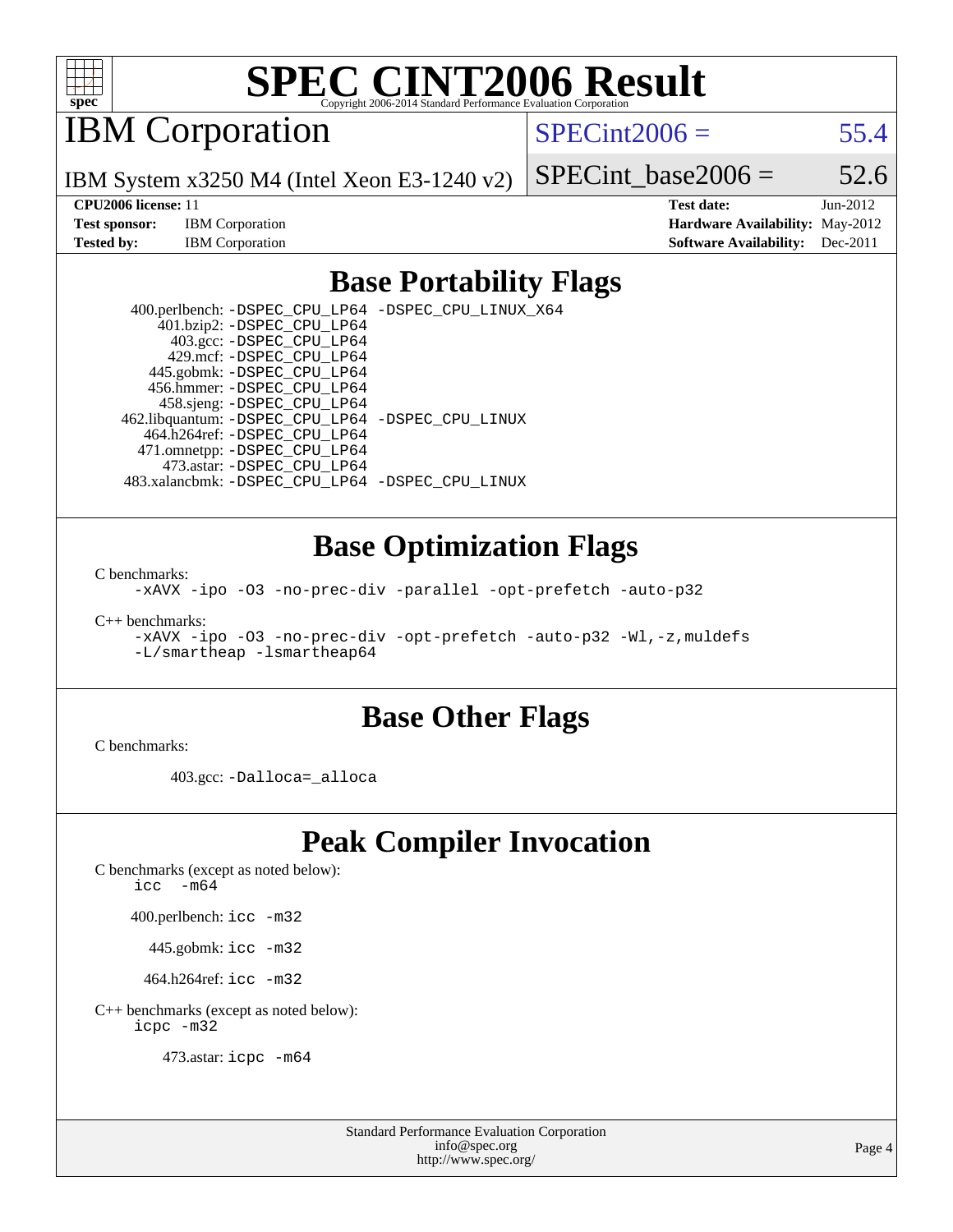

**IBM** Corporation

 $SPECint2006 = 55.4$  $SPECint2006 = 55.4$ 

IBM System x3250 M4 (Intel Xeon E3-1240 v2)

SPECint base2006 =  $52.6$ 

**[CPU2006 license:](http://www.spec.org/auto/cpu2006/Docs/result-fields.html#CPU2006license)** 11 **[Test date:](http://www.spec.org/auto/cpu2006/Docs/result-fields.html#Testdate)** Jun-2012 **[Test sponsor:](http://www.spec.org/auto/cpu2006/Docs/result-fields.html#Testsponsor)** IBM Corporation **[Hardware Availability:](http://www.spec.org/auto/cpu2006/Docs/result-fields.html#HardwareAvailability)** May-2012 **[Tested by:](http://www.spec.org/auto/cpu2006/Docs/result-fields.html#Testedby)** IBM Corporation **[Software Availability:](http://www.spec.org/auto/cpu2006/Docs/result-fields.html#SoftwareAvailability)** Dec-2011

### **[Peak Portability Flags](http://www.spec.org/auto/cpu2006/Docs/result-fields.html#PeakPortabilityFlags)**

 400.perlbench: [-DSPEC\\_CPU\\_LINUX\\_IA32](http://www.spec.org/cpu2006/results/res2012q3/cpu2006-20120628-23223.flags.html#b400.perlbench_peakCPORTABILITY_DSPEC_CPU_LINUX_IA32) 401.bzip2: [-DSPEC\\_CPU\\_LP64](http://www.spec.org/cpu2006/results/res2012q3/cpu2006-20120628-23223.flags.html#suite_peakPORTABILITY401_bzip2_DSPEC_CPU_LP64) 403.gcc: [-DSPEC\\_CPU\\_LP64](http://www.spec.org/cpu2006/results/res2012q3/cpu2006-20120628-23223.flags.html#suite_peakPORTABILITY403_gcc_DSPEC_CPU_LP64) 429.mcf: [-DSPEC\\_CPU\\_LP64](http://www.spec.org/cpu2006/results/res2012q3/cpu2006-20120628-23223.flags.html#suite_peakPORTABILITY429_mcf_DSPEC_CPU_LP64) 456.hmmer: [-DSPEC\\_CPU\\_LP64](http://www.spec.org/cpu2006/results/res2012q3/cpu2006-20120628-23223.flags.html#suite_peakPORTABILITY456_hmmer_DSPEC_CPU_LP64) 458.sjeng: [-DSPEC\\_CPU\\_LP64](http://www.spec.org/cpu2006/results/res2012q3/cpu2006-20120628-23223.flags.html#suite_peakPORTABILITY458_sjeng_DSPEC_CPU_LP64) 462.libquantum: [-DSPEC\\_CPU\\_LP64](http://www.spec.org/cpu2006/results/res2012q3/cpu2006-20120628-23223.flags.html#suite_peakPORTABILITY462_libquantum_DSPEC_CPU_LP64) [-DSPEC\\_CPU\\_LINUX](http://www.spec.org/cpu2006/results/res2012q3/cpu2006-20120628-23223.flags.html#b462.libquantum_peakCPORTABILITY_DSPEC_CPU_LINUX) 473.astar: [-DSPEC\\_CPU\\_LP64](http://www.spec.org/cpu2006/results/res2012q3/cpu2006-20120628-23223.flags.html#suite_peakPORTABILITY473_astar_DSPEC_CPU_LP64) 483.xalancbmk: [-DSPEC\\_CPU\\_LINUX](http://www.spec.org/cpu2006/results/res2012q3/cpu2006-20120628-23223.flags.html#b483.xalancbmk_peakCXXPORTABILITY_DSPEC_CPU_LINUX)

## **[Peak Optimization Flags](http://www.spec.org/auto/cpu2006/Docs/result-fields.html#PeakOptimizationFlags)**

```
C benchmarks:
```

```
Standard Performance Evaluation Corporation
                                          info@spec.org
     400.perlbench: -xAVX(pass 2) -prof-gen(pass 1) -ipo(pass 2) -O3(pass 2)
                -no-prec-div(pass 2) -prof-use(pass 2) -opt-prefetch
                -ansi-alias
        401.bzip2: -xAVX(pass 2) -prof-gen(pass 1) -ipo(pass 2) -O3(pass 2)
                -no-prec-div -prof-use(pass 2) -auto-ilp32 -opt-prefetch
                -ansi-alias
          403.gcc: -xAVX -ipo -O3 -no-prec-div -inline-calloc
                -opt-malloc-options=3 -auto-ilp32
         429.mcf: basepeak = yes
       445.gobmk: -xAVX(pass 2) -prof-gen(pass 1) -prof-use(pass 2)
                -ansi-alias
       456.hmmer: -xAVX -ipo -O3 -no-prec-div -unroll2 -auto-ilp32
                -ansi-alias
         458.sjeng: -xAVX(pass 2) -prof-gen(pass 1) -ipo(pass 2) -O3(pass 2)
                -no-prec-div(pass 2) -prof-use(pass 2) -unroll4
    462.libquantum: basepeak = yes
       464.h264ref: -xAVX(pass 2) -prof-gen(pass 1) -ipo(pass 2) -O3(pass 2)
                -no-prec-div(pass 2) -prof-use(pass 2) -unroll2
                -ansi-alias
C++ benchmarks: 
      471.omnetpp: -xAVX(pass 2) -prof-gen(pass 1) -ipo(pass 2) -O3(pass 2)
                -no-prec-div(pass 2) -prof-use(pass 2)
                -opt-ra-region-strategy=block -ansi-alias
                -Wl,-z,muldefs -L/smartheap -lsmartheap
                                        Continued on next page
```
<http://www.spec.org/>